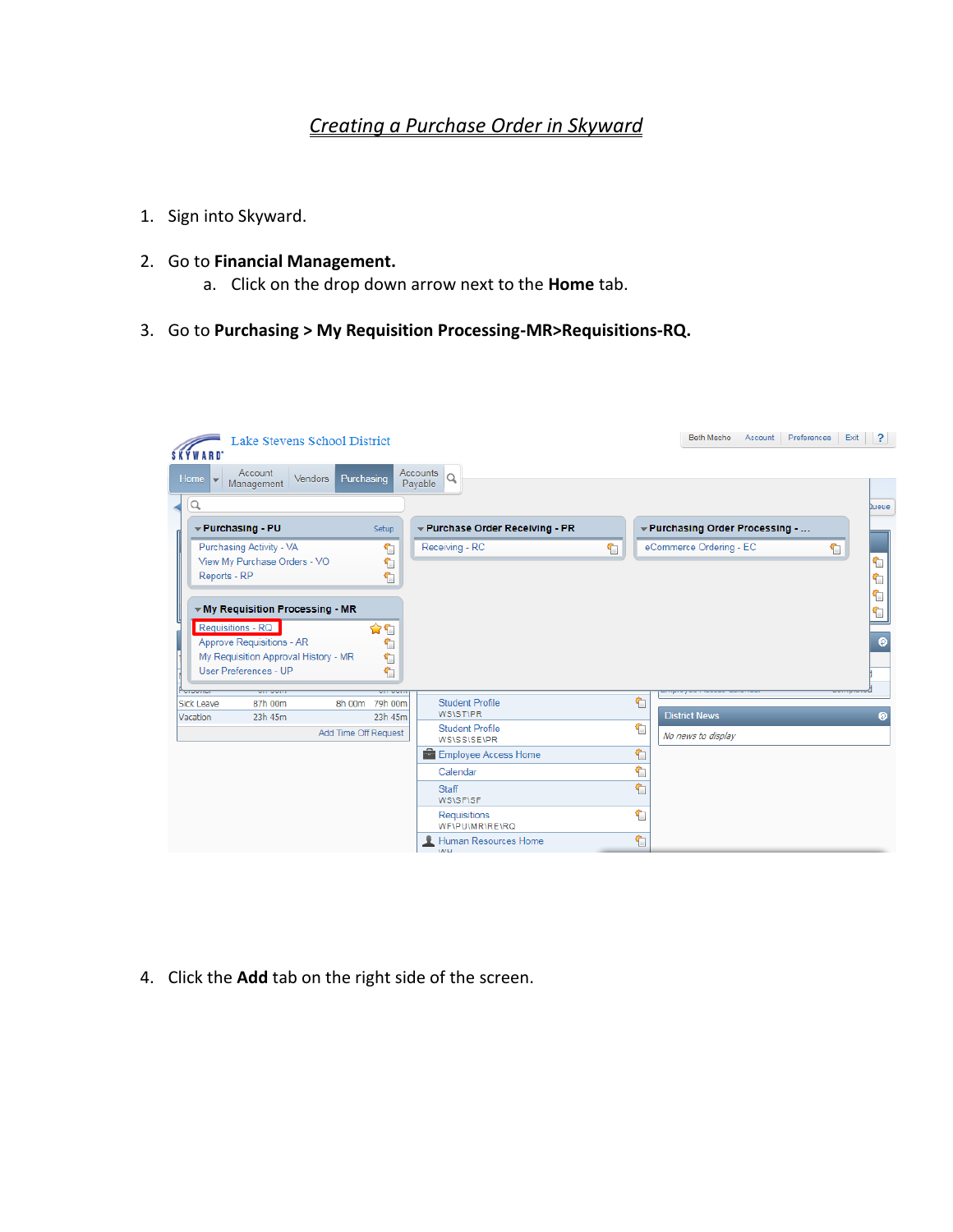| Lake Stevens School District<br><b>SKYWARD</b>                                     |             |                  | Beth Macho<br>Account                        | $\overline{?}$<br>Preferences<br>Exit                  |
|------------------------------------------------------------------------------------|-------------|------------------|----------------------------------------------|--------------------------------------------------------|
| Accounts $Q$<br>Account<br>Management<br>Purchasing<br>Home<br>Vendors             |             |                  |                                              |                                                        |
| Requisitions $\hat{\mathbf{w}}$<br>( <b>I</b> )                                    |             | Ø                |                                              | in the Favorites ▼ Space Window Control My Print Queue |
| Views: My Requisitions v<br>Filters: *Skyward Default ▼                            |             |                  | $\mathbf{u}_\mathrm{t}$<br>뾈<br>$\mathbf{v}$ | Print<br>B)                                            |
| A/D Batch<br>PO Number $\blacktriangleright$ Status<br>Level Number<br>Description | Vendor Name | Vnd<br><b>St</b> | Amount Entered By                            | Add<br>View                                            |
| There are no records to display; check your filter settings.                       |             |                  |                                              | Edit                                                   |
|                                                                                    |             |                  |                                              | <b>Delete</b>                                          |
|                                                                                    |             |                  |                                              | Clone                                                  |
|                                                                                    |             |                  |                                              | Notes                                                  |
|                                                                                    |             |                  |                                              | Attach<br>Submit                                       |
|                                                                                    |             |                  |                                              |                                                        |
|                                                                                    |             |                  |                                              | Add from Online<br>Catalog                             |
|                                                                                    |             |                  |                                              | Clone from<br>Purchase Order                           |
|                                                                                    |             |                  |                                              |                                                        |
|                                                                                    |             |                  |                                              |                                                        |
|                                                                                    |             |                  |                                              |                                                        |
|                                                                                    |             |                  |                                              |                                                        |
|                                                                                    |             |                  |                                              |                                                        |

### 5. **Requisition Group**

- a. Select a purchase order group. If you are out at a building, you will most likely only have two groups to choose from, General Fund or ASB. Departments may have more than two to choose from. For example, Facilities has three groups, Custodial (630), Maintenance (640) and Technology (660).
- b. Make sure you select the correct fiscal year.

#### 6. **Account Allocation** will default to **YMA.**

- a. Leave **YMA** selected if 100% of the expenditure will come out of one budget (account) code or if there is only one line item and it is being split between account codes.
- b. Select **YDA**, if there are multiple line items and each will be charged to a different code. For example, staples are coming out of one account code, pencils are being charged to another.
- 7. **This requisition is used to restock a warehouse** is always unchecked.
- 8. **Batch Number** auto populates, so don't enter anything into that field.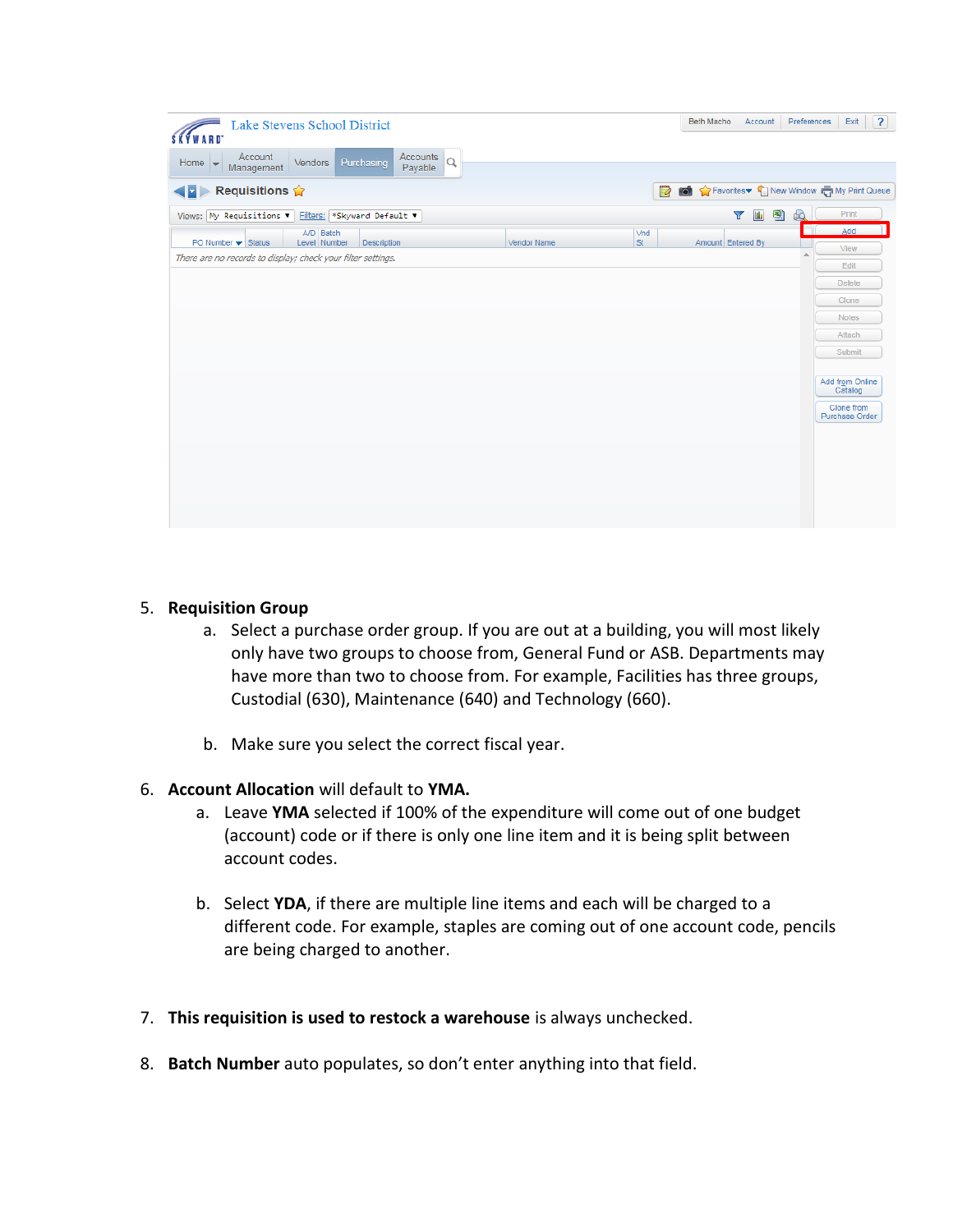- 9. Enter a description of what is being purchased in the **Description** field**.**
	- a. This information doesn't print on the PO but is there for your reference. It can be general. An example would be "open purchase order for office supplies".
- 10. In the **Vendor** field, start typing your vendor name.
	- a. If there are multiple options for the same vendor, pick the one that says "*order from/remit to".*
	- b. If you are unable to locate the vendor, please supply the Purchasing Technician (Terri Smith) with a current W-9 and contact information from the vendor. This will need to include a mailing address for purchase orders and a remit to address for payment. The Purchasing Technician will notify you when the vendor has been added to the vendor file.
- 11. Select the **Ship to.**
	- a. If you are located at a building, you will only have the option of your school. Departments may have multiple options.
	- b. Please list the name of the recipient of the order in the **Attention** field or leave this blank if the order is not for a specific staff member.
- 12. **Due Date & Ship Date** will auto populate so leave them as is.
- 13. **Ship via, Project/Grant** and **Contract can be left blank.** The district doesn't use these fields.
- 14. The **Tax** field auto populates with the current tax rate.
	- a. If it's an Open PO for the entire school year or the item being purchased is not taxable, select **Other** with 0.00% tax
- 15. Click on **Save and Add Detail.**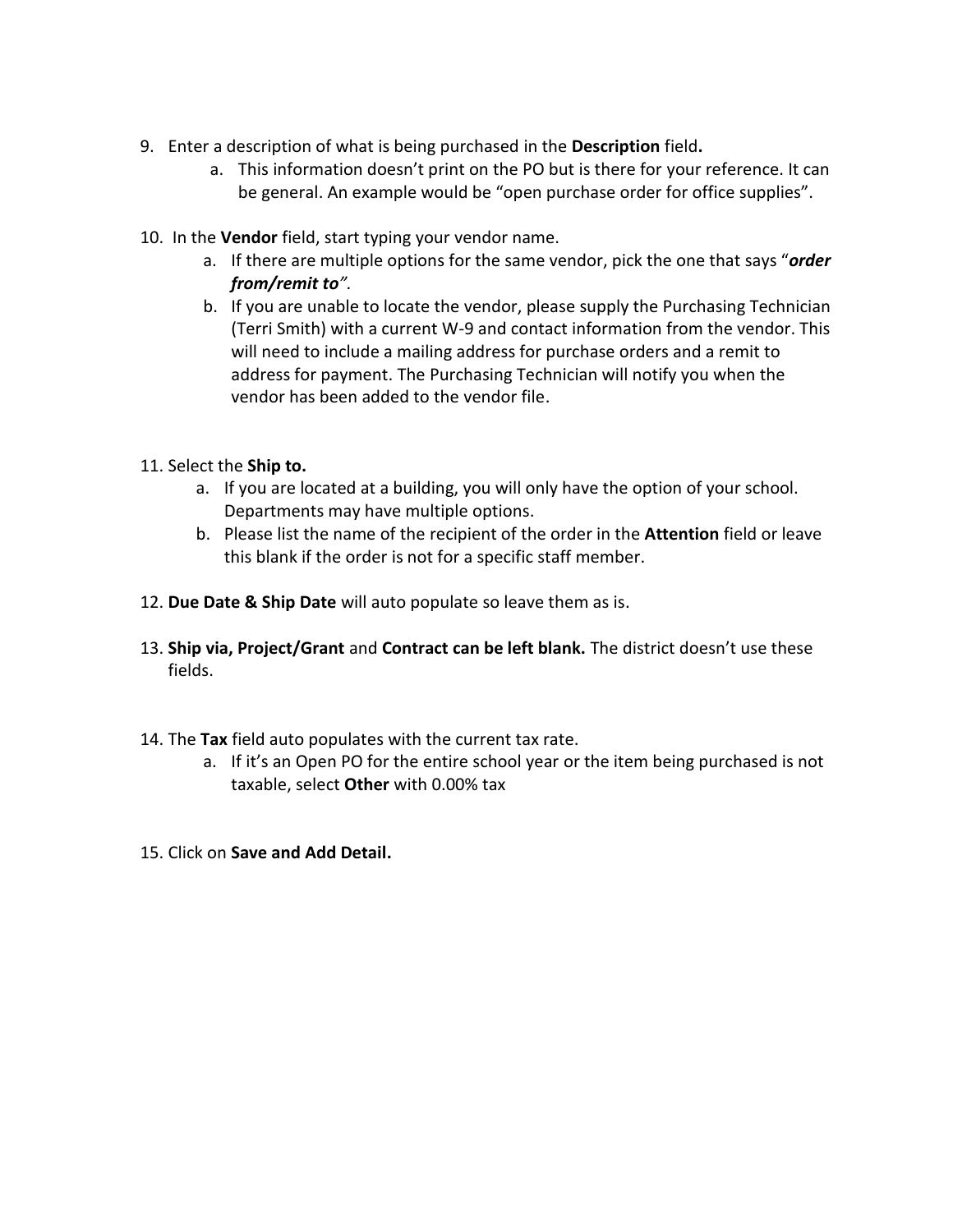| <b>Requisition Master Information</b>                                                                  |                                                                                                                                   | io.<br>÷                                                                     |
|--------------------------------------------------------------------------------------------------------|-----------------------------------------------------------------------------------------------------------------------------------|------------------------------------------------------------------------------|
|                                                                                                        | Requisition Master Information   Requisition Detail Lines/Accounting                                                              |                                                                              |
| <b>Requisition Master Information</b>                                                                  |                                                                                                                                   |                                                                              |
| <b>Requisition Setup Information</b>                                                                   |                                                                                                                                   | Save and<br><b>Add Detail</b>                                                |
|                                                                                                        | Requisition Group: 610 - Operations<br>▼                                                                                          |                                                                              |
|                                                                                                        | Fiscal Year: 2019 - 2020 September 1, 2019 - August 31, 2020<br>۰.                                                                | Mass Add<br>Requisition entry not allowed for current Fiscal Year.<br>Detail |
|                                                                                                        | <sup>®</sup> Account allocation by total requisition amount (YMA).<br>C Account allocation by each requisition detail line (YDA). | <b>Back</b>                                                                  |
|                                                                                                        | This requisition is used to restock a warehouse.                                                                                  |                                                                              |
| <b>Requisition Information</b><br>$*$ Batch $\overline{)04}$<br>Number:<br>* Description: Test Tech PO |                                                                                                                                   |                                                                              |
|                                                                                                        | * Vendor: DELL MARKETING LP/DELL USA LP<br>PO BOX 802816 CHICAGO IL 60680-2816                                                    | ۰                                                                            |
|                                                                                                        | * Ship To: EDUCATIONAL SERVICE CENTER<br>12309 22ND ST NE LAKE STEVENS WA 98258                                                   | U                                                                            |
| Attention: TECHNOLOGY                                                                                  |                                                                                                                                   | 9.0000 %<br>Tax:                                                             |
| * Due Date: 09/04/2019                                                                                 | <b>Wednesday</b>                                                                                                                  | Other: ®<br>00.00 %                                                          |
| Ship Date: 09/04/2019                                                                                  | <b>Wednesday</b>                                                                                                                  | $\scriptstyle\bigcirc$<br>0 <sup>5</sup>                                     |
| Ship Via:                                                                                              |                                                                                                                                   |                                                                              |
| Project/Grant:                                                                                         | ۰                                                                                                                                 |                                                                              |
| Contract:                                                                                              |                                                                                                                                   | ۰.                                                                           |
| Asterisk (*) denotes a required field                                                                  |                                                                                                                                   |                                                                              |

- 16. Leave the **Line Number** as **"100".**
- 17. Leave **Catalog** blank**.** The district doesn't use this field.
- 18. There are two ways you can enter the **Unit of Measure.**

OPTION 1: **Quantity** enter 1. **Unit of Measure** select *AMT* (or select from other choices). **Total Amount-** pre -tax amount for the purchase order.

**Description** type out a description of what is being purchased. Include the quote number in the description if there is one. This description should have enough detail that the multiple level approvers know what is actually being purchased.

**Click Save**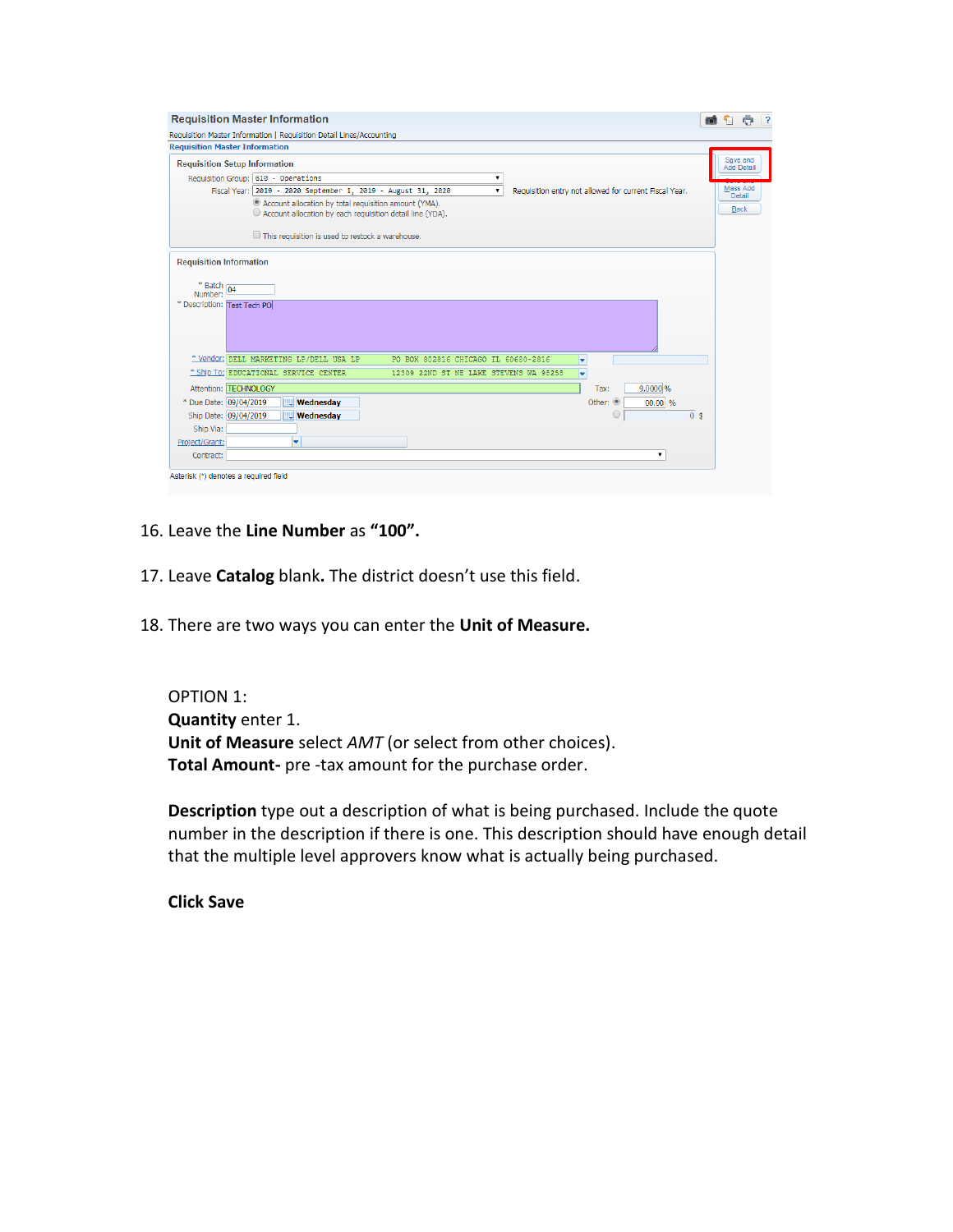| Requisition Master Information   Requisition Detail Lines/Accounting |                           |                                                             |
|----------------------------------------------------------------------|---------------------------|-------------------------------------------------------------|
| <b>Requisition Detail Lines/Accounting</b>                           |                           |                                                             |
| <b>Requisition Master Information</b>                                |                           |                                                             |
| Batch Number: 04                                                     |                           |                                                             |
| Requisition Number: 0000173800                                       |                           | Accounting: Account allocation by total requisition amount. |
| Group: (610) Operations                                              | Subtotal: 0.00            | Tax: 0.00                                                   |
|                                                                      | <b>Total: 0.00</b>        | Other: $0.00$                                               |
| Fiscal Year: 2019 - 2020                                             |                           | Ship To: EDUCATIONAL SERVICE CENTER                         |
| Vendor: DELL MARKETING LP/DELL USA LP                                |                           |                                                             |
| PO BOX 802816                                                        | Description: Test Tech PO |                                                             |
| CHICAGO IL 60680-2816                                                |                           |                                                             |
| <b>Requisition Detail Lines</b>                                      |                           |                                                             |
| * Line Number:<br>100                                                |                           | Save                                                        |
| Line Type: @ Merchandise                                             |                           |                                                             |
| O Narrative                                                          |                           | Back                                                        |
| Catalog:                                                             |                           | Taxable: ☑<br>View Tax                                      |
| * Quantity:                                                          |                           |                                                             |
| Unit of Measure: AMT<br>÷                                            |                           |                                                             |
| * Unit Cost:<br>500.00000                                            |                           |                                                             |
| <b>Total Amount:</b><br>500.00                                       |                           |                                                             |
| * Description Test Items                                             |                           |                                                             |
| that will                                                            |                           |                                                             |
| be purchased                                                         |                           |                                                             |
| Quote: xxxxx                                                         |                           |                                                             |
|                                                                      |                           |                                                             |
|                                                                      |                           |                                                             |
|                                                                      |                           |                                                             |
| Asterisk (*) denotes a required field                                |                           |                                                             |

# OPTION 2

**Quantity** -enter the quantity being purchased. **Unit of Measure** select *EACH (or select other unit of measure from list)* **Total Amount** enter pre- tax amount for a single item.

**Description** type out a description of item being purchased including quote number if there is one.

**Click Save**

**Click Add** to enter each item, repeat above steps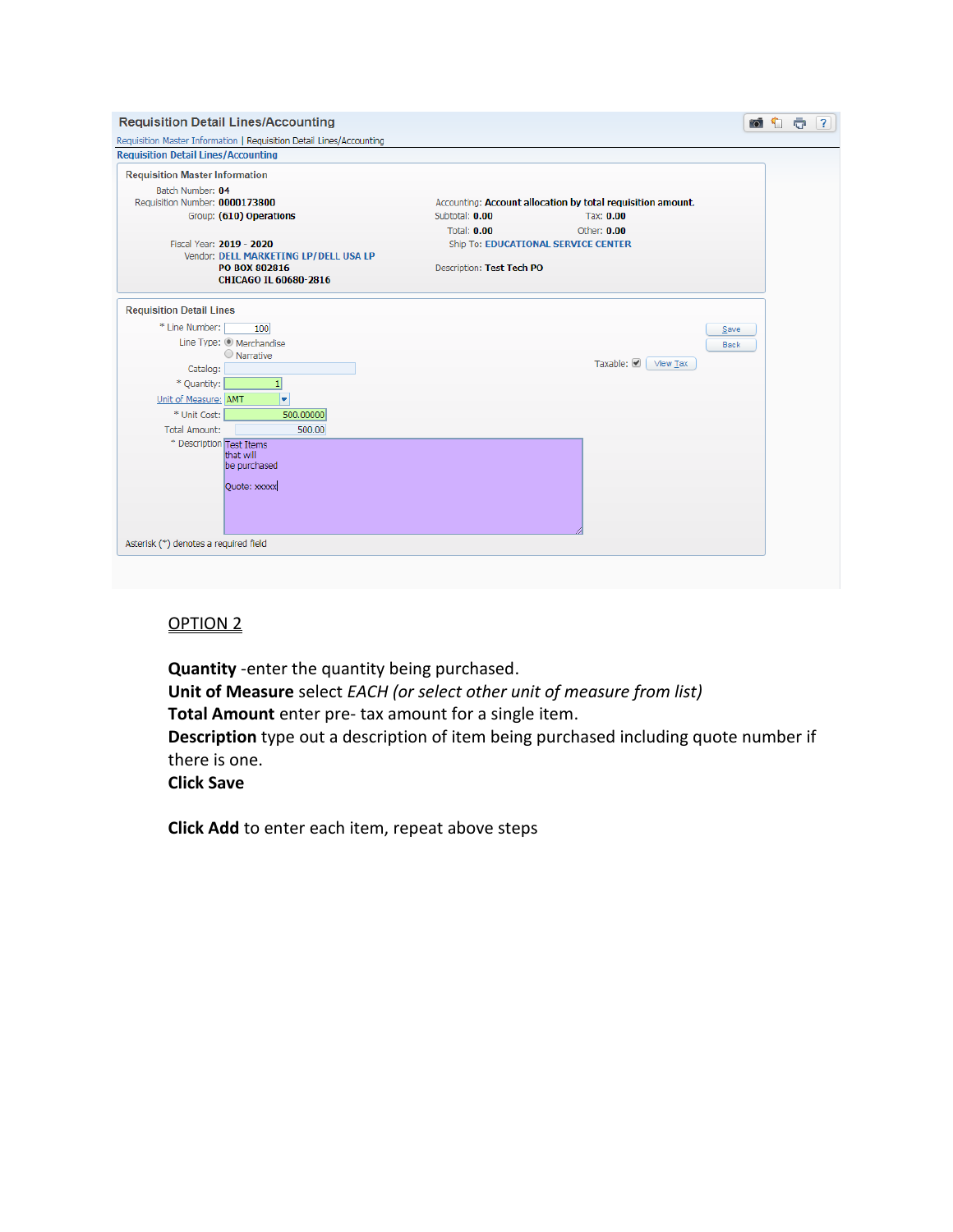| <b>Requisition Detail Lines/Accounting</b>                        |                                                             |
|-------------------------------------------------------------------|-------------------------------------------------------------|
| <b>Requisition Master Information</b>                             |                                                             |
| Batch Number: 04                                                  |                                                             |
| Requisition Number: 0000173800                                    | Accounting: Account allocation by total requisition amount. |
| Group: (610) Operations                                           | Subtotal: 0.00<br>Tax: 0.00                                 |
|                                                                   | <b>Total: 0.00</b><br>Other: 0.00                           |
| Fiscal Year: 2019 - 2020<br>Vendor: DELL MARKETING LP/DELL USA LP | Ship To: EDUCATIONAL SERVICE CENTER                         |
| PO BOX 802816                                                     | Description: Test Tech PO                                   |
| CHICAGO IL 60680-2816                                             |                                                             |
|                                                                   |                                                             |
| <b>Requisition Detail Lines</b>                                   |                                                             |
| * Line Number:<br>100                                             | Save                                                        |
| Line Type: @ Merchandise                                          | Back                                                        |
| O Narrative                                                       | Taxable: ● View Tax                                         |
| Catalog:                                                          |                                                             |
| * Quantity:<br>71                                                 |                                                             |
| ٠<br>Unit of Measure: EACH                                        |                                                             |
| * Unit Cost:<br>15.00000                                          |                                                             |
| <b>Total Amount:</b><br>105.00                                    |                                                             |
| * Description last Item being purchased                           |                                                             |
| Ouote: XXX                                                        |                                                             |
|                                                                   |                                                             |
|                                                                   |                                                             |
|                                                                   |                                                             |
|                                                                   |                                                             |

### 19. Click **Add Requisition Accounts**

| <b>Requisition Detail Lines/Accounting</b>   |                                                                      |                           |                 |          |                                                             |                                  |                    | $\bullet$               | $\overline{?}$<br>÷     |
|----------------------------------------------|----------------------------------------------------------------------|---------------------------|-----------------|----------|-------------------------------------------------------------|----------------------------------|--------------------|-------------------------|-------------------------|
|                                              | Requisition Master Information   Requisition Detail Lines/Accounting |                           |                 |          |                                                             |                                  |                    |                         |                         |
| <b>Requisition Detail Lines/Accounting</b>   |                                                                      |                           |                 |          |                                                             |                                  |                    |                         |                         |
| <b>Requisition Master Information</b>        |                                                                      |                           |                 |          |                                                             |                                  |                    |                         | Submit For<br>Approval  |
| Batch Number: 04                             |                                                                      |                           |                 |          |                                                             |                                  |                    |                         | Save and                |
| Requisition Number: 0000173800               |                                                                      |                           |                 |          | Accounting: Account allocation by total requisition amount. |                                  | <b>Edit Master</b> |                         | <b>Finish Later</b>     |
|                                              | Group: (610) Operations                                              | Subtotal: 105.00          |                 |          | Tax: 9.45                                                   |                                  | <b>Notes</b>       |                         | <b>Back</b>             |
|                                              |                                                                      |                           | Total: 114.45   |          | Other: $0.00$                                               |                                  | <b>Attachments</b> |                         |                         |
| Fiscal Year: 2019 - 2020                     |                                                                      |                           |                 |          | Ship To: EDUCATIONAL SERVICE CENTER                         |                                  |                    |                         |                         |
|                                              | Vendor: DELL MARKETING LP/DELL USA LP<br>PO BOX 802816               | Description: Test Tech PO |                 |          |                                                             |                                  |                    |                         |                         |
|                                              | CHICAGO IL 60680-2816                                                |                           |                 |          |                                                             |                                  |                    |                         |                         |
| <b>Requisition Detail Line Items</b>         |                                                                      |                           |                 |          |                                                             |                                  |                    |                         |                         |
| Views: General v Filters: *Skyward Default v |                                                                      |                           |                 |          |                                                             |                                  | <b>III</b><br>Y    | 剛<br>$\mathbb{R}$       | Add                     |
|                                              |                                                                      |                           |                 |          |                                                             |                                  | Comm               | %                       | Edit                    |
| Line & Catalog Code<br>100                   | Description<br>last Item being purchased                             |                           | Quantity U of M | $7$ EACH | Unit Cost<br>15.00000                                       | <b>Total Cost Code</b><br>105.00 |                    | <b>Disc</b><br>$\bf{0}$ | <b>Delete</b>           |
|                                              |                                                                      |                           |                 |          |                                                             |                                  |                    |                         | Mass Add<br>Detail      |
|                                              | Ouote: XXX                                                           |                           |                 |          |                                                             |                                  |                    |                         |                         |
|                                              |                                                                      |                           |                 |          |                                                             |                                  |                    |                         | Add                     |
|                                              |                                                                      |                           |                 |          |                                                             |                                  |                    |                         | Requisition<br>Accounts |
|                                              |                                                                      |                           |                 |          |                                                             |                                  |                    |                         |                         |
|                                              |                                                                      |                           |                 |          |                                                             |                                  |                    |                         |                         |
|                                              |                                                                      |                           |                 |          |                                                             |                                  |                    |                         |                         |
|                                              |                                                                      |                           |                 |          |                                                             |                                  |                    |                         |                         |
|                                              |                                                                      |                           |                 |          |                                                             |                                  |                    |                         |                         |
|                                              |                                                                      |                           |                 |          |                                                             |                                  |                    |                         |                         |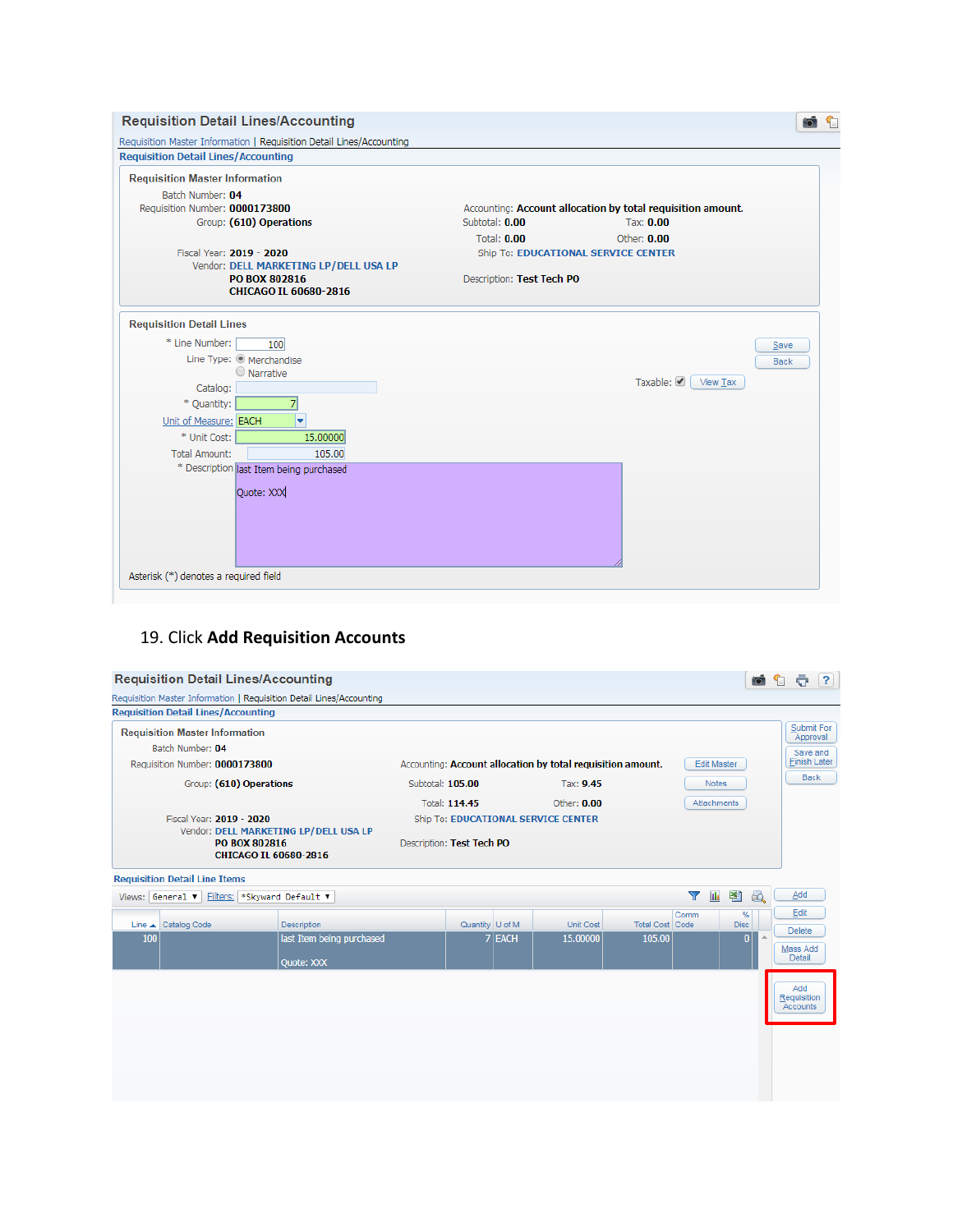- 20. Type in the Account Code in the **Account Number** field. Hit enter. Verify that the number you typed in is the number that is highlighted.
- 21. Check the box and click **Save Account Distrib.**
	- a. If there are multiple accounts being charged, adjust the percentages in **Selected Accounts** before clicking on **Save Account Distrib.**

| <b>Account Level Description</b><br>剛<br>$\mathbb{R}$<br>5555<br>Is.<br>GI<br>Obbb<br>LIII<br>4444<br><b>Funds Available</b><br>т<br>Ppss<br>Aa<br>Selected<br><b>Account Number Information</b><br>E<br>530<br>9700<br>64<br>5626<br>0000<br>0000<br>0000<br>$\overline{0}$<br>\$15,000.00<br>A<br>Code<br>Description<br>◘<br>64<br>5650<br>\$0.00<br>Ε<br>530<br>9700<br>0000<br>0000<br>0000<br>- 0<br>10<br><b>General Fund</b><br>000000<br>Ε<br>530<br>9700<br>64<br>7301<br>0000<br>0000<br>\$0.00<br><b>EXPENDITURES</b><br>0<br>Ε<br>$\overline{0}$<br>\$2,000.00<br>530<br>9700<br>64<br>7330<br>0000<br>0000<br>0000<br><b>GENERAL DISTRICT SUPPORT</b><br>O<br>Ε<br>530<br>9700<br>64<br>7340<br>0000<br>000000<br>0000<br>\$5,000.00<br>64<br><b>MAINTENANCE</b><br>0<br>E<br>0000<br>530<br>9700<br>64<br>7349<br>0000<br>000000<br>\$2,500.00<br>5650<br><b>Tech Supplies</b><br>0<br>E<br>530<br>$\overline{0}$<br>9700<br>64<br>7349<br>2010<br>0000<br>0000<br>\$0.00<br><b>DISTRICT OFFICE</b><br>0000<br>$\Box$<br>E<br>530<br>9700<br>64<br>7349<br>3200<br>0000<br>000000<br>\$0.00<br>0000<br>Unassigned<br>0<br>E<br>530<br>9700<br>7349<br>64<br>8100<br>0000<br>000000<br>\$0.00<br>0000<br>Unassigned<br>$\Box$<br>E<br>000000<br>530<br>9700<br>64<br>7349<br>8300<br>0000<br>\$0.00<br>o<br><b>NON-LOCAL</b><br>O<br>E<br>530<br>9700<br>64<br>7350<br>0000<br>0000<br>$0000 \quad 0$<br>\$500.00<br>2019-2020 Available Funds By<br>$\Box$<br>E<br>0000<br>530<br>9700<br>64<br>7350<br>3200<br>$0000 \quad 0$<br>\$0.00<br>Individual Account<br>∩<br>E<br>530<br>64<br>7350<br>4020<br>0000<br>000000<br>\$0.00<br>9700<br>$\overline{\phantom{a}}$<br>E<br>7350<br>\$0.00<br>530<br>9700<br>64<br>8300<br>0000<br>$0000 \quad 0$<br>r | <b>D</b> DD 100 records displayed<br>Account Number:<br><b>S H</b><br>◂<br>Quick Key:<br>Total Amount to Distribute: \$105.00 100.00% |    | <b>Available Accounts</b> |                                          |  |  |               |         |        |  | Save<br>Account |
|-------------------------------------------------------------------------------------------------------------------------------------------------------------------------------------------------------------------------------------------------------------------------------------------------------------------------------------------------------------------------------------------------------------------------------------------------------------------------------------------------------------------------------------------------------------------------------------------------------------------------------------------------------------------------------------------------------------------------------------------------------------------------------------------------------------------------------------------------------------------------------------------------------------------------------------------------------------------------------------------------------------------------------------------------------------------------------------------------------------------------------------------------------------------------------------------------------------------------------------------------------------------------------------------------------------------------------------------------------------------------------------------------------------------------------------------------------------------------------------------------------------------------------------------------------------------------------------------------------------------------------------------------------------------------------------------------------------------------------------------------------------------------|---------------------------------------------------------------------------------------------------------------------------------------|----|---------------------------|------------------------------------------|--|--|---------------|---------|--------|--|-----------------|
| Find A                                                                                                                                                                                                                                                                                                                                                                                                                                                                                                                                                                                                                                                                                                                                                                                                                                                                                                                                                                                                                                                                                                                                                                                                                                                                                                                                                                                                                                                                                                                                                                                                                                                                                                                                                                  |                                                                                                                                       |    |                           |                                          |  |  |               |         |        |  | <b>Distrib</b>  |
| 10<br>10<br>10                                                                                                                                                                                                                                                                                                                                                                                                                                                                                                                                                                                                                                                                                                                                                                                                                                                                                                                                                                                                                                                                                                                                                                                                                                                                                                                                                                                                                                                                                                                                                                                                                                                                                                                                                          |                                                                                                                                       |    |                           |                                          |  |  |               |         |        |  | Back            |
|                                                                                                                                                                                                                                                                                                                                                                                                                                                                                                                                                                                                                                                                                                                                                                                                                                                                                                                                                                                                                                                                                                                                                                                                                                                                                                                                                                                                                                                                                                                                                                                                                                                                                                                                                                         |                                                                                                                                       |    |                           |                                          |  |  |               |         |        |  |                 |
|                                                                                                                                                                                                                                                                                                                                                                                                                                                                                                                                                                                                                                                                                                                                                                                                                                                                                                                                                                                                                                                                                                                                                                                                                                                                                                                                                                                                                                                                                                                                                                                                                                                                                                                                                                         |                                                                                                                                       |    |                           |                                          |  |  |               |         |        |  |                 |
|                                                                                                                                                                                                                                                                                                                                                                                                                                                                                                                                                                                                                                                                                                                                                                                                                                                                                                                                                                                                                                                                                                                                                                                                                                                                                                                                                                                                                                                                                                                                                                                                                                                                                                                                                                         |                                                                                                                                       |    |                           |                                          |  |  |               |         |        |  |                 |
| 10                                                                                                                                                                                                                                                                                                                                                                                                                                                                                                                                                                                                                                                                                                                                                                                                                                                                                                                                                                                                                                                                                                                                                                                                                                                                                                                                                                                                                                                                                                                                                                                                                                                                                                                                                                      |                                                                                                                                       | 10 |                           |                                          |  |  |               |         |        |  |                 |
|                                                                                                                                                                                                                                                                                                                                                                                                                                                                                                                                                                                                                                                                                                                                                                                                                                                                                                                                                                                                                                                                                                                                                                                                                                                                                                                                                                                                                                                                                                                                                                                                                                                                                                                                                                         |                                                                                                                                       |    |                           |                                          |  |  |               |         |        |  |                 |
|                                                                                                                                                                                                                                                                                                                                                                                                                                                                                                                                                                                                                                                                                                                                                                                                                                                                                                                                                                                                                                                                                                                                                                                                                                                                                                                                                                                                                                                                                                                                                                                                                                                                                                                                                                         |                                                                                                                                       | 10 |                           |                                          |  |  |               |         |        |  |                 |
| 10<br>10                                                                                                                                                                                                                                                                                                                                                                                                                                                                                                                                                                                                                                                                                                                                                                                                                                                                                                                                                                                                                                                                                                                                                                                                                                                                                                                                                                                                                                                                                                                                                                                                                                                                                                                                                                |                                                                                                                                       | 10 |                           |                                          |  |  |               |         |        |  |                 |
|                                                                                                                                                                                                                                                                                                                                                                                                                                                                                                                                                                                                                                                                                                                                                                                                                                                                                                                                                                                                                                                                                                                                                                                                                                                                                                                                                                                                                                                                                                                                                                                                                                                                                                                                                                         |                                                                                                                                       |    |                           |                                          |  |  |               |         |        |  |                 |
|                                                                                                                                                                                                                                                                                                                                                                                                                                                                                                                                                                                                                                                                                                                                                                                                                                                                                                                                                                                                                                                                                                                                                                                                                                                                                                                                                                                                                                                                                                                                                                                                                                                                                                                                                                         |                                                                                                                                       |    |                           |                                          |  |  |               |         |        |  |                 |
| 10<br>$\overline{4}$                                                                                                                                                                                                                                                                                                                                                                                                                                                                                                                                                                                                                                                                                                                                                                                                                                                                                                                                                                                                                                                                                                                                                                                                                                                                                                                                                                                                                                                                                                                                                                                                                                                                                                                                                    |                                                                                                                                       | 10 |                           |                                          |  |  |               |         |        |  |                 |
|                                                                                                                                                                                                                                                                                                                                                                                                                                                                                                                                                                                                                                                                                                                                                                                                                                                                                                                                                                                                                                                                                                                                                                                                                                                                                                                                                                                                                                                                                                                                                                                                                                                                                                                                                                         |                                                                                                                                       |    |                           |                                          |  |  |               |         |        |  |                 |
| 10<br>10                                                                                                                                                                                                                                                                                                                                                                                                                                                                                                                                                                                                                                                                                                                                                                                                                                                                                                                                                                                                                                                                                                                                                                                                                                                                                                                                                                                                                                                                                                                                                                                                                                                                                                                                                                |                                                                                                                                       | 10 |                           |                                          |  |  |               |         |        |  |                 |
|                                                                                                                                                                                                                                                                                                                                                                                                                                                                                                                                                                                                                                                                                                                                                                                                                                                                                                                                                                                                                                                                                                                                                                                                                                                                                                                                                                                                                                                                                                                                                                                                                                                                                                                                                                         |                                                                                                                                       |    |                           |                                          |  |  |               |         |        |  |                 |
|                                                                                                                                                                                                                                                                                                                                                                                                                                                                                                                                                                                                                                                                                                                                                                                                                                                                                                                                                                                                                                                                                                                                                                                                                                                                                                                                                                                                                                                                                                                                                                                                                                                                                                                                                                         |                                                                                                                                       |    |                           |                                          |  |  |               |         |        |  |                 |
| КK                                                                                                                                                                                                                                                                                                                                                                                                                                                                                                                                                                                                                                                                                                                                                                                                                                                                                                                                                                                                                                                                                                                                                                                                                                                                                                                                                                                                                                                                                                                                                                                                                                                                                                                                                                      |                                                                                                                                       |    |                           |                                          |  |  |               |         |        |  |                 |
|                                                                                                                                                                                                                                                                                                                                                                                                                                                                                                                                                                                                                                                                                                                                                                                                                                                                                                                                                                                                                                                                                                                                                                                                                                                                                                                                                                                                                                                                                                                                                                                                                                                                                                                                                                         |                                                                                                                                       |    |                           |                                          |  |  |               |         |        |  |                 |
| Total Distributed: \$105.00 100.00%                                                                                                                                                                                                                                                                                                                                                                                                                                                                                                                                                                                                                                                                                                                                                                                                                                                                                                                                                                                                                                                                                                                                                                                                                                                                                                                                                                                                                                                                                                                                                                                                                                                                                                                                     |                                                                                                                                       |    |                           |                                          |  |  |               |         |        |  |                 |
| Amount Remaining: \$0.00 0.00%                                                                                                                                                                                                                                                                                                                                                                                                                                                                                                                                                                                                                                                                                                                                                                                                                                                                                                                                                                                                                                                                                                                                                                                                                                                                                                                                                                                                                                                                                                                                                                                                                                                                                                                                          |                                                                                                                                       |    |                           |                                          |  |  | <b>Amount</b> | Percent |        |  |                 |
| <b>Selected Accounts</b><br><b>Account Number</b>                                                                                                                                                                                                                                                                                                                                                                                                                                                                                                                                                                                                                                                                                                                                                                                                                                                                                                                                                                                                                                                                                                                                                                                                                                                                                                                                                                                                                                                                                                                                                                                                                                                                                                                       |                                                                                                                                       |    |                           | * 10 E 530 9700 64 5650 0000 0000 0000 0 |  |  | 105.00        | 100,00  | Remove |  |                 |

- 22. Once you click **Save Acct Distrib** and **Submit for Approval**, a PO number will be assigned to your requisition. It will be in a "pending approval" status.
- 23. The first level approver (the Principal at your building if you are out in a building) will receive an email that indicates that they have a purchase order waiting for their approval. Once they have approved the purchase order, it will go to the Assistant Superintendent and Purchasing Technician for approval and printing.
- 24. Three copies of each purchase order are printed, one white, one yellow and one green.
	- a. The white copy goes to the vendor. Please let the Purchasing Technician know if it you will be emailing this copy.
	- b. The yellow copy goes to initiator and is signed off and sent in with the packing slip(s) to Accounts Payable when the order has been received.
	- c. The green copy goes to Accounts Payable for their reconciliation/records.